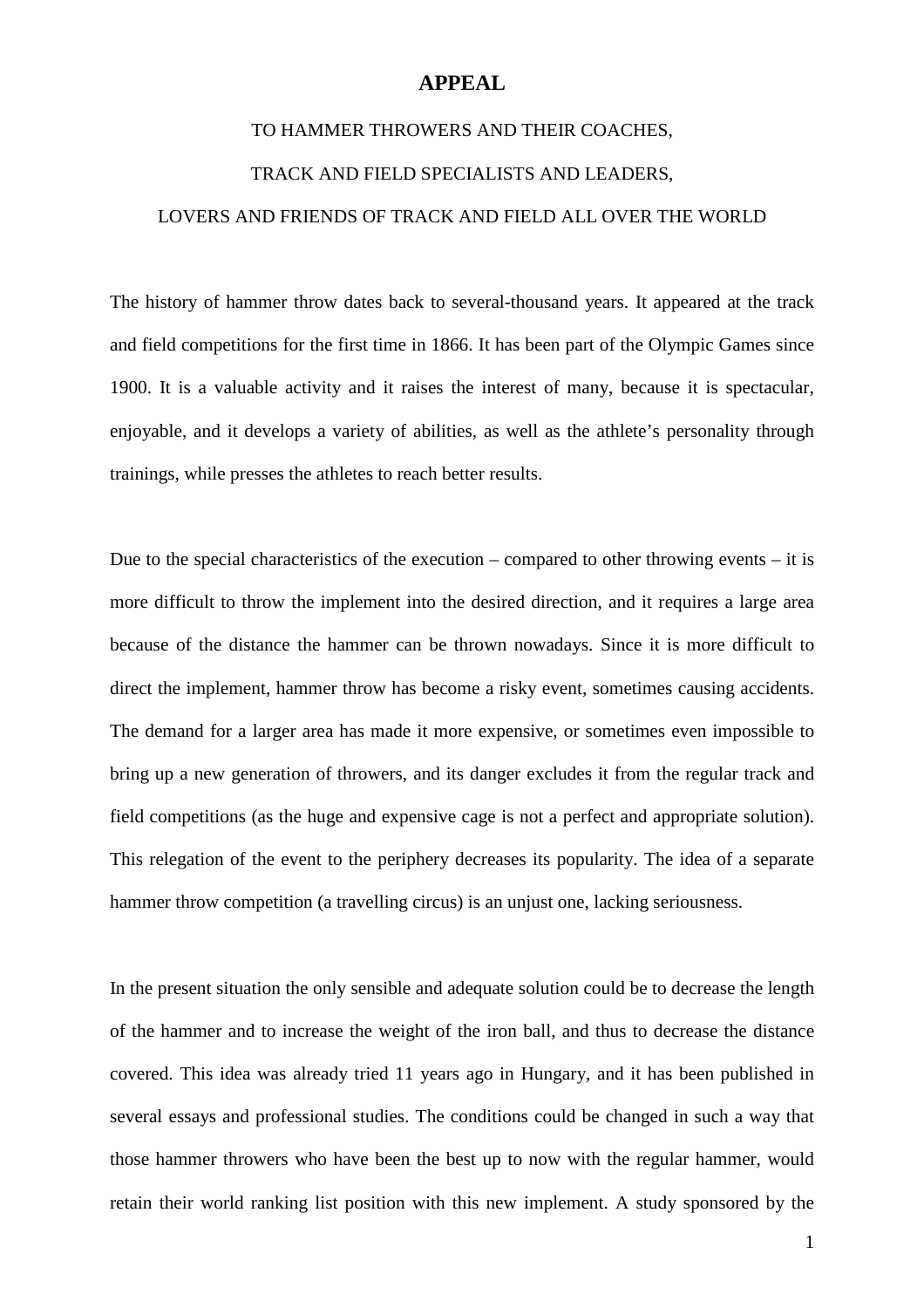IAAF has been prepared which took into consideration this research. The study was sent to the IAAF in 2001. From Table 1 (part of the study) it can be clearly seen what results can be reached with the different size (length and weight) hammer, which equal the present world record (86.74m).

In our opinion, the world record would be in the 50-55 m zone using an 8 kg and 60 cm long implement.

The different size hammers (length, weight) have been used for several decades in the preparation of the competitors. So switching to a heavier and shorter implement would not cause a "decline" in the quality level of hammer throwing technique.

The tests as well as the practical experience have proven that the teaching of hammer throw has become more effective with the shorter implement (Table 2.).

We ask all those for whom track and field and the hammer throw event is important to do everything they can for the "survival" of this event and to support the concept of 'the decreasing of a reachable throwing distance' with the rational modifying of the hammer parameters. Please, do not allow the hammer throw event to be eliminated from the throwing events of Track and Field.

Best regards,

### **Department of Track and Field**

*Faculty of Physical Education and Sport Sciences /TF/ Semmelweis University Budapest e-mail: szalma@mail.hupe.hu*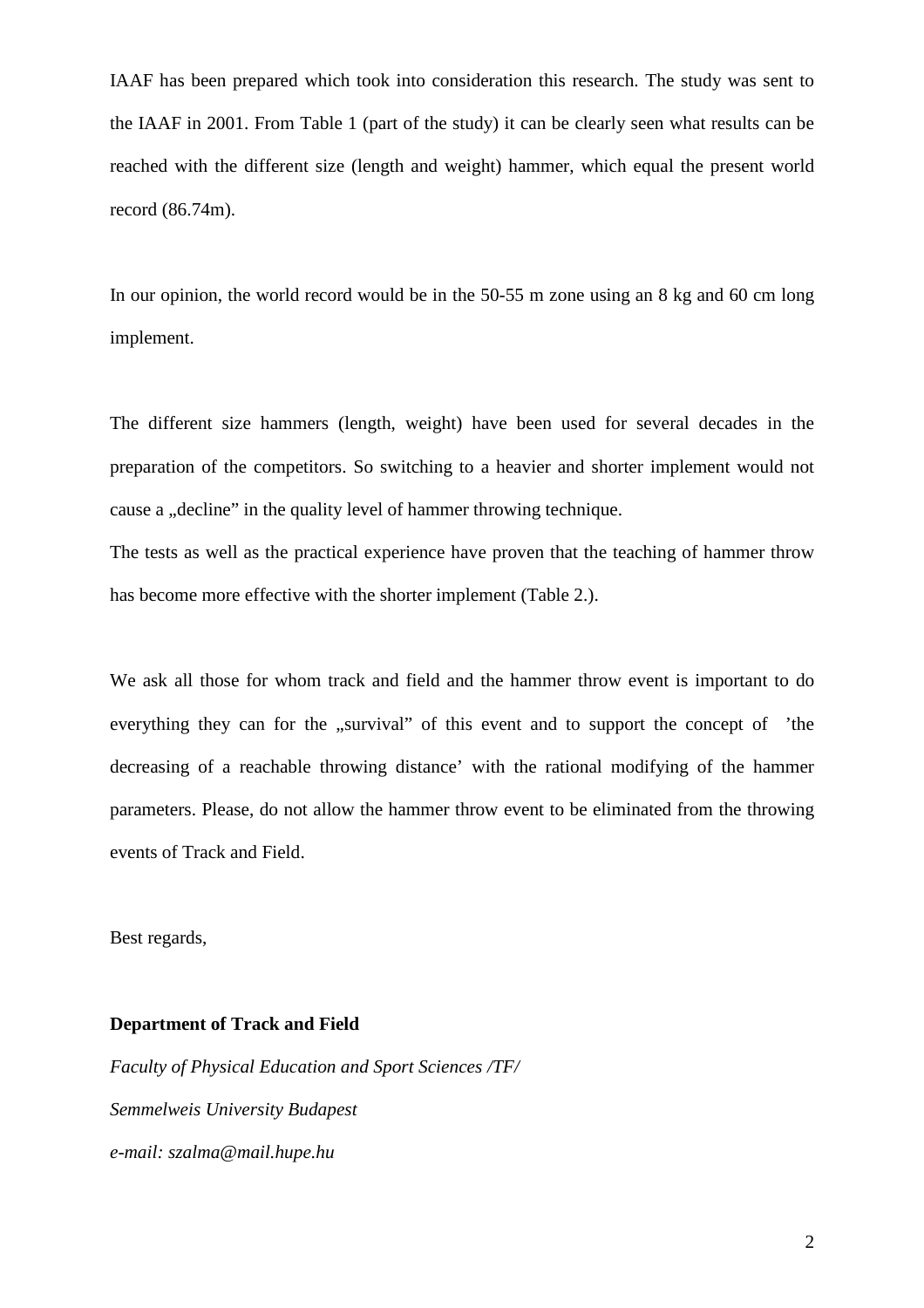### **List of related articles/essays**

**Eckschmiedt, S. – Mecseki, A. (1999):** Elérkezett az idő a kalapácsvetés

versenyszabályainak a módosítására (Time has come to change the rules of hammer throw – in Hungarian) (oroszul). Atlétika, Budapest. 1999/3. pp. 26-28

**Eckschmiedt, S. – Mecseki, A. (2000):** Elérkezett az idő a kalapácsvetés

versenyszabályainak a módosítására (Time has come to change the rules of hammer throw –

in Hungarian) (oroszul). Kalokagathia, TF, Budapest. XXXVIII/1-2. (oldalszám!)

**Eckschmiedt, S. – Mecseki, A. – Szilágyi, T. – Zsivótzky, Gy. (2001):** Vizsgálatok és vizsgálati módszerek a kalapácsvetés versenyszabályainak a módosításához. (Investigation and their results with the aim of changing the rules of hammer throw – in Hungarian) (oroszul). Manuscript for the IAAF (Table 1 forms part of this manuscript)

**Eckschmiedt, S. – Mecseki, A. (2001):** Change the rules of hammer throw, please!(oroszul). New Studies in Athletics. IAAF 2. pp. 33-36

**Eckschmiedt, S. – Mecseki, A. (2008):** Vizsgálatok és megfigyelések a kalapács racionális méretváltoztatása érdekében (Investigations and observations in favour of changing the parameters of the hammer rationally – in Hungarian) (oroszul) Sport és Életmódmagazin – Atlétika, Budapest, 2. (Table 2 containing the changes in the parameter is part of this study).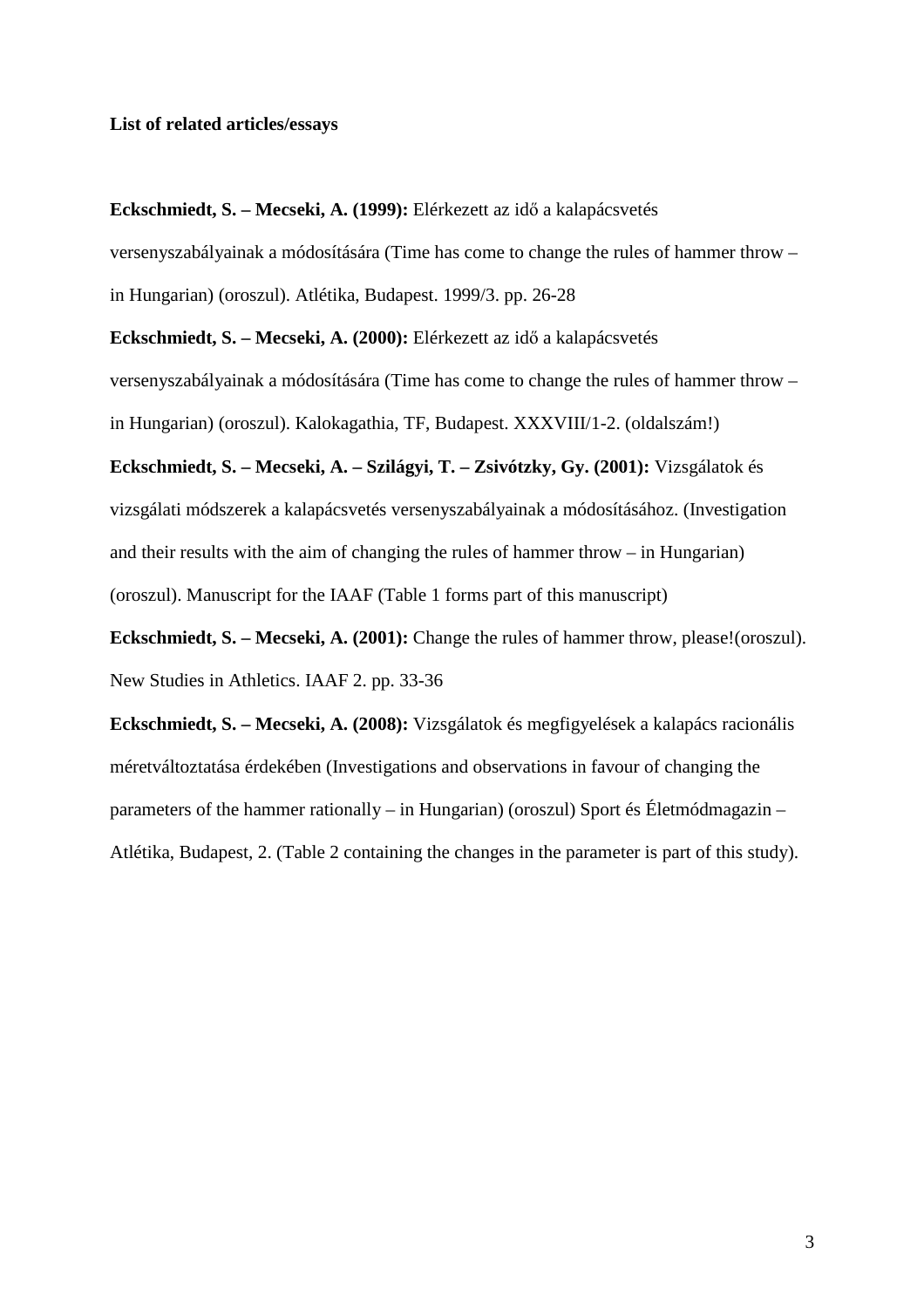**Table 1.** Suggested new hammer parameters for adult males

| New world record zone | <b>Mass</b>     | Length          |
|-----------------------|-----------------|-----------------|
| /m/                   |                 | of the hammer   |
| $40-45$               | $\overline{13}$ | $\overline{90}$ |
|                       | 12              | $\overline{7}0$ |
| $45 - 50$             | $\overline{10}$ | $70\,$          |
|                       | 12              | 90              |
| $50-55$               | $\overline{8}$  | 60              |
|                       | $\overline{11}$ | $80\,$          |
| 55-60                 | 7.26            | $70\,$          |
|                       | 9               | $80\,$          |
|                       | $10\,$          | 100             |
| $60 - 65$             | 7.26            | 80              |
|                       | 9               | $100\,$         |
| 65-70                 | 7.26            | 90              |
|                       | 9               | $110\,$         |